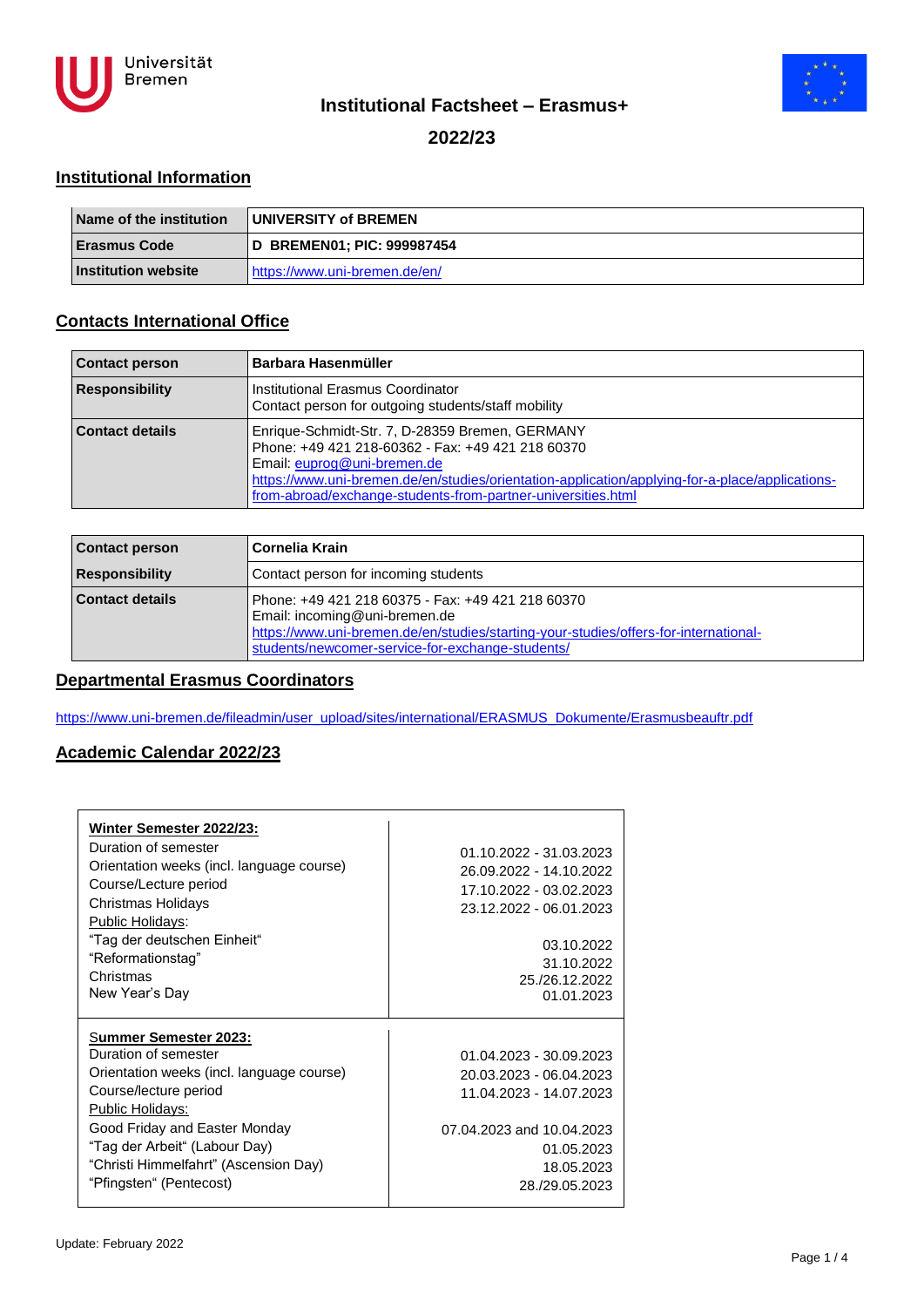# **Application Procedure and Admission/Enrolment**

| <b>Nominations</b>                                                                                                         | Please send the list of nominated students to incoming@uni-bremen.de and to the Departmental<br>Erasmus Coordinator (see link on p.1).<br>Required information: full name of student, subject area of studies, study level, intended period of<br>stay, email contact of student                                                                                                                                                                                                                                                                                                                                                                                                                                                                                                                                                                                                                   |
|----------------------------------------------------------------------------------------------------------------------------|----------------------------------------------------------------------------------------------------------------------------------------------------------------------------------------------------------------------------------------------------------------------------------------------------------------------------------------------------------------------------------------------------------------------------------------------------------------------------------------------------------------------------------------------------------------------------------------------------------------------------------------------------------------------------------------------------------------------------------------------------------------------------------------------------------------------------------------------------------------------------------------------------|
| <b>Nomination deadlines</b>                                                                                                | 31 <sup>st</sup> of May for winter semester and whole academic year<br>30 <sup>th</sup> of November for summer semester                                                                                                                                                                                                                                                                                                                                                                                                                                                                                                                                                                                                                                                                                                                                                                            |
| Online registration for<br>the exchange at the<br><b>International Office in</b><br>"Mobility Online"                      | Nominated students are required to register online for the ERASMUS exchange in the database of<br>the International Office ("Mobility Online") first.<br>"Mobility Online" will be open from May to June (winter semester) and November to December<br>(summer semester).                                                                                                                                                                                                                                                                                                                                                                                                                                                                                                                                                                                                                          |
| <b>Online application for</b><br>the enrolment as a<br>visiting student at the<br><b>University of Bremen in</b><br>"MOIN" | In a second step students have to apply online for visiting studies at the University of Bremen in<br>the database of the Student Office "MOIN".<br>MOIN will be accessible from July to September (for winter semester) and January to March (for<br>summer semester).<br>Students will receive the link to the online databases via email together with the relevant<br>instructions.<br>Required documents for both databases:<br>signed online application form (generated in "Mobility Online")<br>certificate of student status at the home university (e.g. matriculation or enrolment)<br>$\bullet$<br>relevant language certificates or signed declaration of language competence (generated<br>$\bullet$<br>in Mobility Online<br>certificate of health insurance (European Health Insurance Card - EHIC or German<br>$\bullet$<br>statutory health insurance for students or TA11, TA9) |
| <b>Deadlines</b>                                                                                                           | Online registration for the ERASMUS exchange at the International Office (in "Mobility Online"):<br>30 <sup>th</sup> of June for winter semester and whole academic year<br>31 <sup>st</sup> of December for summer semester<br>Online application for the enrolment as a visiting student at the University of Bremen (in "MOIN")<br>is recommended until:<br>15th of August for winter semester<br>15 <sup>th</sup> of February for summer semester                                                                                                                                                                                                                                                                                                                                                                                                                                              |
| <b>Invitation Letter</b>                                                                                                   | Students who need a visa to enter Germany will receive an Invitation Letter for their visa<br>application by email from the International Office.                                                                                                                                                                                                                                                                                                                                                                                                                                                                                                                                                                                                                                                                                                                                                  |
| <b>Admission/Enrolment</b>                                                                                                 | Students will get the "Admission Letter" at the University of Bremen from the Student Office after<br>submitting the online application as visiting student in "MOIN".<br>The admission is not yet the enrolment!<br>The enrolment certificate ("Immatrikulationsbescheinigung") at the University of Bremen will be<br>issued only after the student has<br>paid the semester contribution (see below)<br>submitted the original of the health insurance certificate (see below)<br>sent the original signed "Acceptance of a Study Place" by post to the Student Office.<br>Please note: The International Office does not have access to the database "MOIN" of the Student<br>Office!                                                                                                                                                                                                          |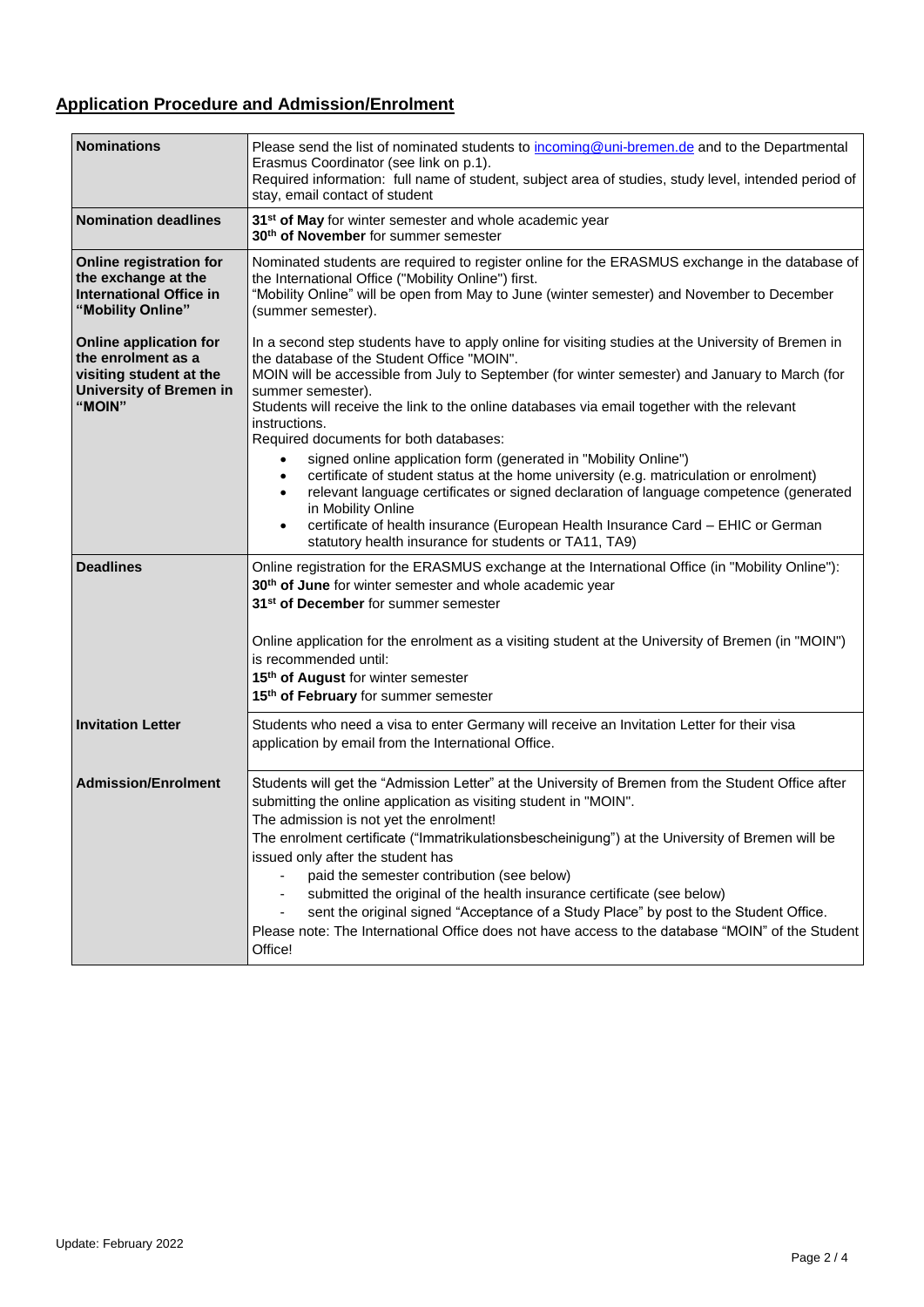## **Academic Information**

| <b>Course Catalogue</b>      | The final version of the course list is usually published in August/September for the winter<br>semester and in February/March for the summer semester.<br>https://www.uni-bremen.de/en/studies/starting-your-studies/course-catalog/                                                                                                                                                                                                                                                               |
|------------------------------|-----------------------------------------------------------------------------------------------------------------------------------------------------------------------------------------------------------------------------------------------------------------------------------------------------------------------------------------------------------------------------------------------------------------------------------------------------------------------------------------------------|
| <b>Teaching Language</b>     | The main teaching language at the University of Bremen is German. The recommended German<br>level to follow courses is B2 (according to the European language framework).<br>To find courses taught in English select the respective field of study and then click on the button at<br>the top "in english".<br>There are also courses taught in English in "Global Education" for incoming exchange students.<br>To view courses in Global Education scroll down to the bottom of the course list. |
| <b>Language Requirements</b> | German: B2<br>English (for English taught courses only): B2                                                                                                                                                                                                                                                                                                                                                                                                                                         |
| <b>Grading System</b>        | <b>Sehr gut</b> (Marks 1 and 1,3): Very good<br><b>Gut</b> (Marks 1,7; 2 and 2,3): Good<br>Befriedigend (Marks 2,7; 3 and 3,3): Satisfactory<br><b>Ausreichend</b> (Marks 3,7 and 4): Sufficient<br><b>Nicht ausreichend</b> (Mark 5): Not sufficient / fail<br>An ECTS grading scale is not available.                                                                                                                                                                                             |

## **Practical Information**

| <b>Study Visa</b>                                             | Non-EU nationals have to apply for a study visa at the nearest German Embassy or Consulate<br>before entering Germany. Invitation Letters for the visa application are issued by the International<br>Office upon receipt of the scan of the signed application documents.                                                                                                                                                                                                                                                                                                                                                                                                                                                                                                                                                                                                                     |
|---------------------------------------------------------------|------------------------------------------------------------------------------------------------------------------------------------------------------------------------------------------------------------------------------------------------------------------------------------------------------------------------------------------------------------------------------------------------------------------------------------------------------------------------------------------------------------------------------------------------------------------------------------------------------------------------------------------------------------------------------------------------------------------------------------------------------------------------------------------------------------------------------------------------------------------------------------------------|
| Exception:<br>Registration according to<br>the REST-Guideline | Non-EU Erasmus students who have a study visa or a residence permit for studies for another<br>EU-country which is valid until the end of the planned exchange period, have to be registered by the<br>University of Bremen at the "Bundesamt für Migration und Flüchtlinge" (BAMF) at least 30 days<br>before the planned arrival date according to the REST guideline 2016/801.<br>BAMF will issue a mobility pass for the duration of the study period in Bremen.                                                                                                                                                                                                                                                                                                                                                                                                                           |
|                                                               | Please note: If the residence title (study visa or residence permit for study purpose) expires before<br>the end of the planned study period in Germany, a registration at the BAMF is not possible and<br>students have to apply for a study visa instead (see above).                                                                                                                                                                                                                                                                                                                                                                                                                                                                                                                                                                                                                        |
| <b>Registration of</b><br><b>Residence</b>                    | Registration of Residence (Meldebestätigung): All incoming students have to register with the city's<br>authorities (BSC or BSU) within 2 weeks after taking residence in Bremen.<br>Info: incoming@uni-bremen.de                                                                                                                                                                                                                                                                                                                                                                                                                                                                                                                                                                                                                                                                              |
| <b>Health insurance</b>                                       | Exchange students are required to have a valid health insurance that is equivalent to the German<br>statutory health insurance, i.e. unlimited coverage of all treatments (incl. dental, psychological and<br>pregnancy care) for the whole duration of their stay.<br>EU-Nationals: European Health Insurance Card (EHIC) is accepted (French nationals should apply<br>for EHIC as early as possible as it might take several weeks to obtain the EHIC card)<br>Turkish Nationals: TA11 or TA9 form issued by SSK (Sosyal Sigortalar Kurumu) is also accepted.<br>Non-EU Nationals should buy a German statutory health insurance (cost: 110, € per month) with<br>one of the health insurance companies (AOK, TK) on campus. Applications can be made online<br>from abroad. The certificate of health insurance has to be submitted to the Student Office for the<br>enrollment procedure. |
|                                                               | We recommend an additional travel insurance for the time gap between departure of the home<br>country and the first day of the semester (1.10./1.4.)<br>Foreign private health insurances for the purpose of visa applications are not accepted for the<br>enrolment if they limit the coverage of cost or the duration of validity. Students will have to buy the<br>statutory health insurance in addition to the foreign private health insurance.<br>Info: incoming@uni-bremen.de                                                                                                                                                                                                                                                                                                                                                                                                          |
| <b>Housing</b>                                                | Students have to notify our accommodation team if they wish to get assistance in finding<br>accommodation in private houses by ticking the appropriate box in the online application form in<br>Mobility Online. Contact: accomm@uni-bremen.de<br>Accommodation in student dorms: https://www.stw-bremen.de/de/wohnen<br>Website: https://www.uni-bremen.de/en/university/campus/housing.html                                                                                                                                                                                                                                                                                                                                                                                                                                                                                                  |